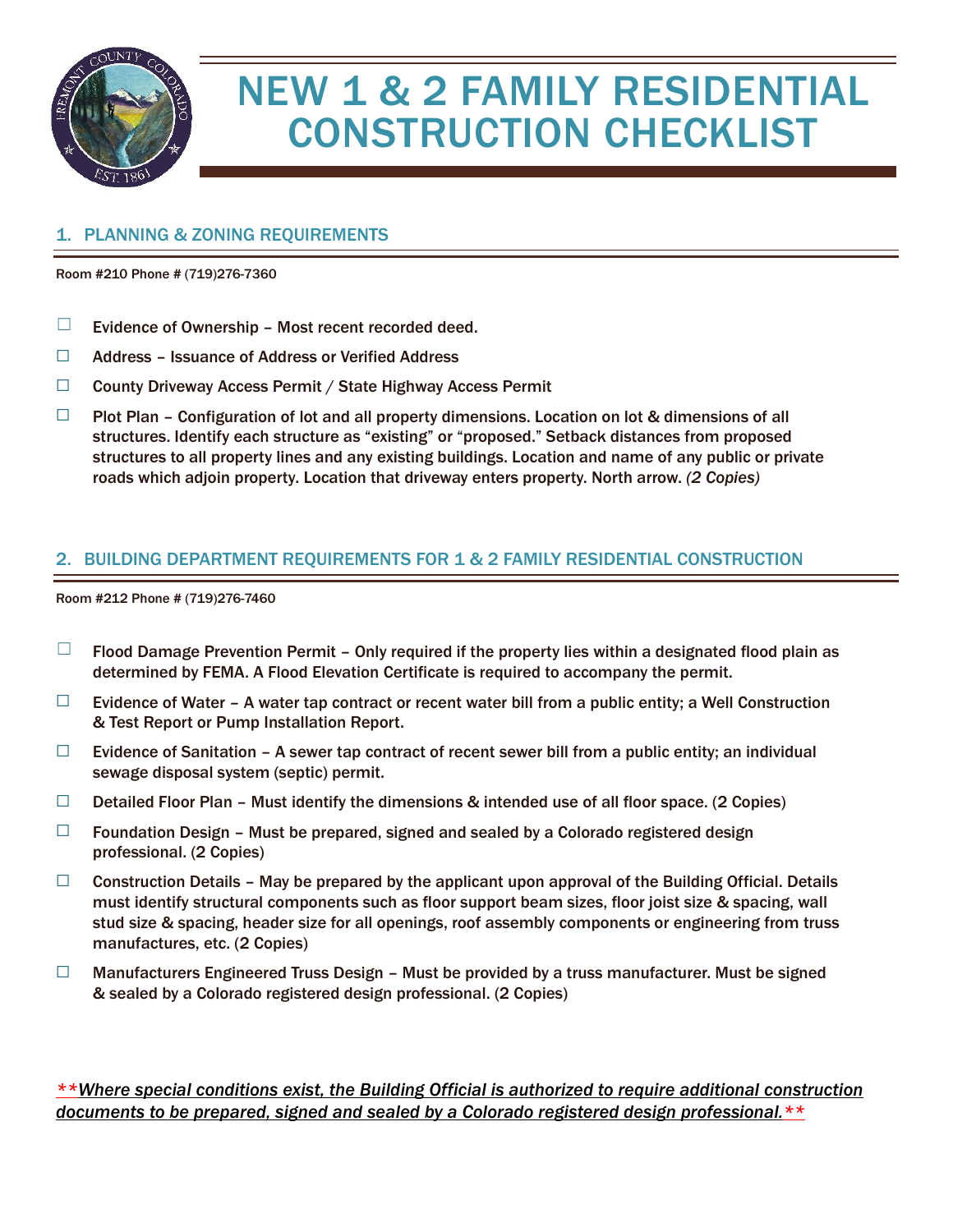



Study by Ketchum, Ryan & Fleming - Consulting Engineers, Denver, Colorado

Revised 06/02/2008